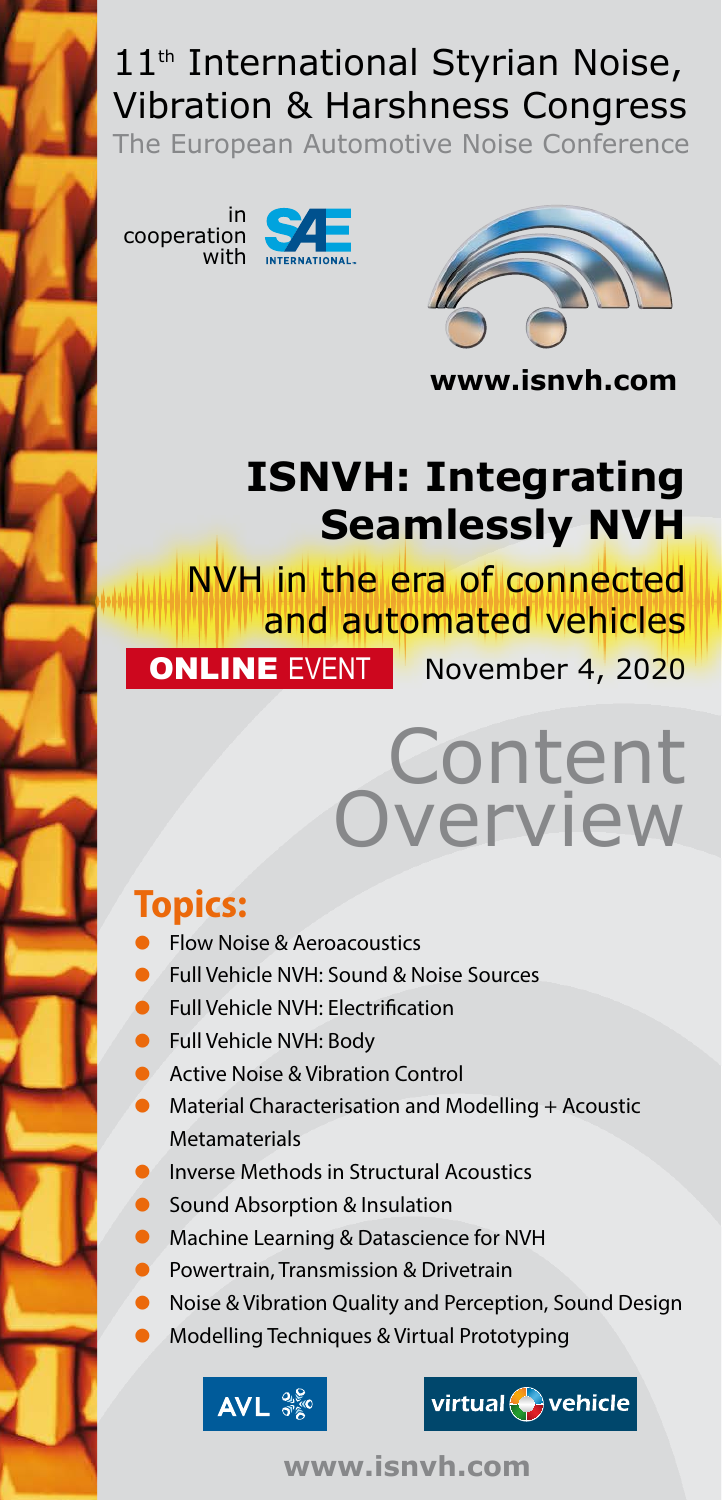# **ONLINE EVENT**

## *congress room no 1 congress room no 2 congress room no 3* **CONTENT OVERVIEW**

**Flow Noise & Aeroacoustics Full Vehicle NVH:** 

**20SNVH-0024 / 2020-01-1513 20SNVH-0085 / 2020-01-1555 10:40 20SNVH-0029 / 2020-01-1536**

**Numerical Investigation of Narrow-Band Noise Generation by Automotive Cooling Fans Effects of On-Road Conditions on HVAC Noise**

**20SNVH-0033 / 2020-01-1515 20SNVH-0092 / 2020-01-1520 11:00 20SNVH-0042 / 2020-01-1535**

**A Generic Testbody for Low-Frequency Aeroacoustic Buffeting Tire NVH Optimization for Future Mobility**

**20SNVH-0038 / 2020-01-1512 20SNVH-0120 / 2020-01-1575 11:20 20SNVH-0043 / 2020-01-1538**

**Modelling and Numerical Simulation of the Noise Generated by Automotive Turbocharger Compressor**

**Installation Effects on the Flow Generated Noise From Automotive Electrical Cooling Fans**

**A Priori Analysis of Acoustic Source Terms from Large-Eddy Simulation in Turbulent Pipe Flow**

**Numerical Investigation of Tonal Noise at Automotive Side Mirrors Due to Aeroacoustic Feedback**

**Material Characterisation and Modelling + Acoustic Metamaterials** 

**Micro-Macro Acoustic Modeling of Heterogeneous Foams with Nucleation Perturbation**

Cong Truc NGUYEN; Université Paris-Est Stefan Uhlar; Audi AG Onno de Boer; Applus + Idiada

## **Session 102 Session 108 10:40 Session 106**

**Sound & Noise Sources**

Chenyang Weng, Volvo Cars **Andreas Logdesser, Univ. Of Erlangen-Nuremberg** Chang Kyoung-Jin; Hyundai Motor Co.

**CAE Support to Vehicle Audio Installation Issues**

Manfred Kaltenbacher; TU Wien Andrzei Pietrzyk; Volvo Car Corporation Jonathan Millitzer; Fraunhofer Institute LBF

**20SNVH-0064 / 2020-01-1516 20SNVH-0127 / 2020-01-1519 11:40 20SNVH-0069 / 2020-01-1532**

**Innovative Material Characterisation Methodology for Tyre Static and Dynamic Analyses**

Mikael Karlsson; KTH CCGEx (MWL) Bharath Anantharamaiah; Applus + Idiada Group Arivazhagan Anandan, Anna University

**20SNVH-0075 / 2020-01-1518 20SNVH-0139 / 2020-01-1550 12:00 20SNVH-0080 / 2020-01-1534**

**A Hybrid Approach for the Assessment of Paths in Pass-by Maneuver**

**20SNVH-0103 / 2020-01-1514 20SNVH-0141 / 2020-01-1570 12:20 20SNVH-0110 / 2020-01-1537 Reinforcement of Low-Frequency Sound by Using a Panel Speaker Attached to the Roof Panel of a Passenger Car**

Alexander Schell: Daimler AG Ki-Ho Lee; Korea Advanced Inst of Science & a Advanced inst of Science & California and California Hakjun Lee; KAIST<br>Technology

> **Full Vehicle NVH: Electrification**

## **20SNVH-0022 / 2020-01-1526 20SNVH-0012 / 2020-01-1521 14:10 20SNVH-0018 / 2020-01-1581**

**Simulating and Optimizing the Dynamic Chassis Forces of the Audi e-tron** 

**Active Noise & Vibration Control** 

**Development of the Active Sound Generation Technology using Motor Driven Power Steering System**

**Concept Study on Windshield Actuation for Active Control of Wind Noise in a Passenger Car**

Rafael Engelmann, BMW Group **Rahul R. Sanghani; CEAT Ltd.** Thorsten Koch, Fraunhofer Institute LBF

**Development, System Integration and Experimental Investigation of an Active HVAC Noise Control System for a Passenger Car**

**Enhancement of Occupant Ride Comfort by GA Optimized PID Control Active Suspension System**

**How Can Active Exhaust Systems Contribute to the Reduction of CO2 Emission and Comply with Future Pass-by Noise Limits?**

Johannes Tieber; Graz University of Technolog Marco Danti; Centro Ricerche Fiat S.C.p.A. Jan Krueger; Eberspaecher Exhaust Technology GmbH

**Engine Sound Reduction and Enhancement using Engine Vibration** 

## **Session 112 Session 125 Session 108 cont. 14:10 Session 125 Structured Session 125**

**Inverse Methods in Structural Acoustics** 

**Measurement Location Optimization of Component TPA Method for Road Noise**



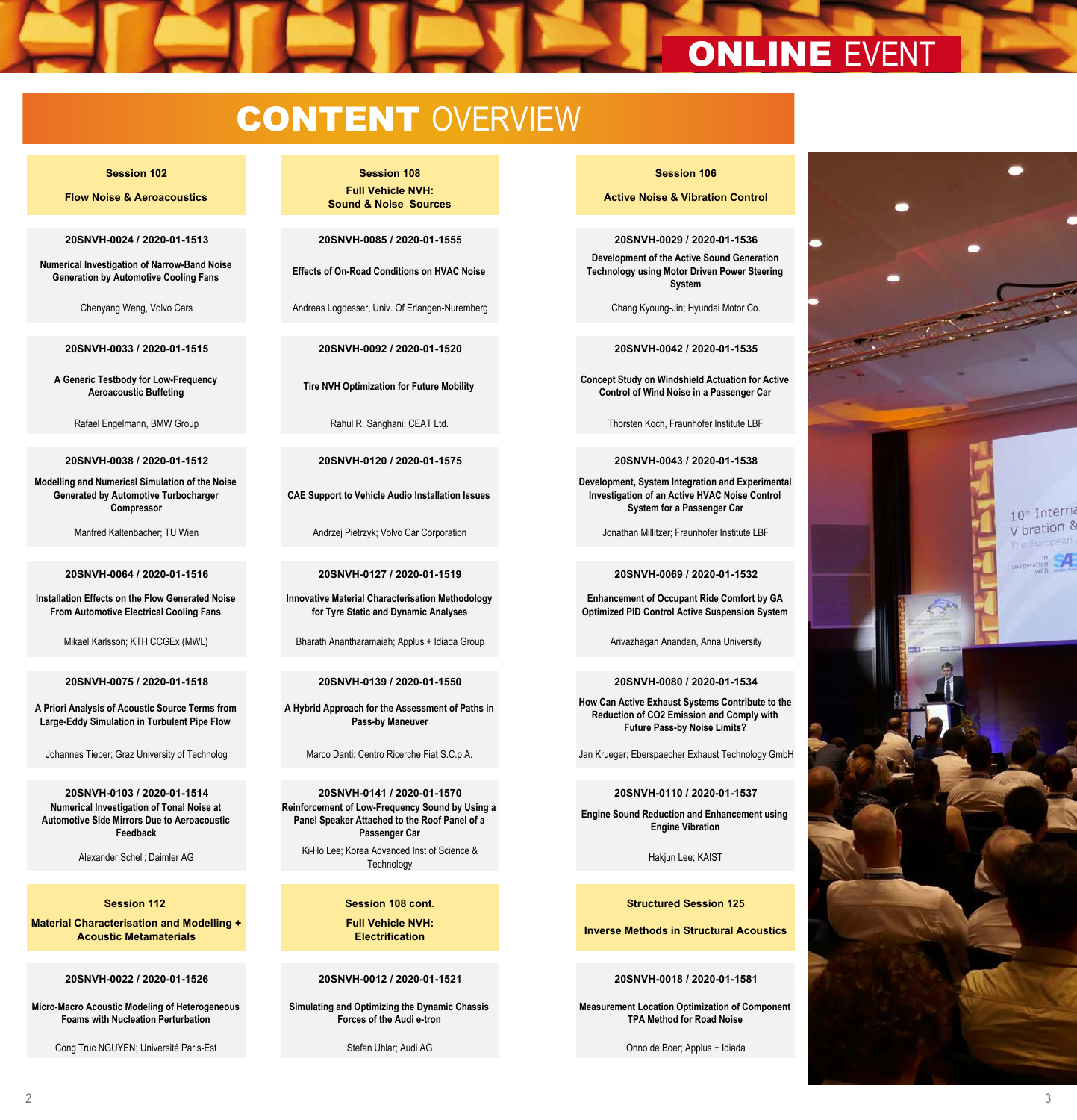# **20SNVH-0012 / 2020-01-1526**

## Cong Truc NGUYEN; Université Paris-Est Stefan Uhlar; Audi AG Onno de Boer; Applus + Idiada **CONTENT OVERVIEW**

## **20SNVH-0014 / 2020-01-1584 14:30 20SNVH-0063 / 2020-01-1580**

**Full Vehicle NVH: Electrification**

**Multi-domain NVH Model for the Complete Electromechanical Power Unit**

Yashwant Kolluru; Robert Bosch GmbH Meryem Le Deunf; CEVAA, LAUM

**Micro-Macro Acoustic Modeling of Heterogeneous** 

**Material Characterisation and Modelling + Acoustic Metamaterials** 

**Design of a Multiwaves Vibration Filtering**

Jules Plisson; VITESCO Technologies France SAS Christoph Steffens; FEV Europe GmbH Jean-Louis Guyader; INSA-Lyon / LVA

## **20SNVH-0128 / 2020-01-1523 20SNVH-0118 / 2020-01-1503 15:10 20SNVH-0109 / 2020-01-1579**

**Inter-Laboratory Characterization of Biot Parameters of Poro-Elsastic Materials for Automotive Applications**

**Impact of Manufacturing Inaccuracies on the Acoustic Performance of Sound Insulation Packages With Plate-like Acoustic Metamaterials**

Felix Langfeldt; Hamburg University of Applied

**Sound Absorption & Insulation**

**Appropriate Damping Loss Factor of Vehicle Interior Cavity For Valid Application of Statistical Energy Analysis**

Ki-Sang Chae, Hyundai Motor Company Marc Brughmans; Siemens Digital Industries Software

**Sound Field Synthesis by Synthetic Array (SFS-SA) for Diffuse Field or TBL Structural Excitation**

Jean-Louis GUYADER, SONORHC Technologies Thibault Lafont; Autoneum Holding AG Insoo Jung; Hyundai Motor Company

**Resabtors - Advanced Multi-Material Muffler Designs for Clean Air Applications**

**20SNVH-0076 / 2020-01-1560 20SNVH-0046 / 2020-01-1551 14:50 20SNVH-0088 / 2020-01-1582**

**NVH Comfort of Range Extenders for Electric Vehicles**

**Robust Development of Electric Powertrain NVH for Compact Electric SUV**

**HEV Evaluation in Simulation Phase Based on Predicted Sound Behavior**

**Session 104 Session 400 cont. 16:20 Session 114 Full Vehicle NVH: Body**

## **20SNVH-0017 / 2020-01-1524 20SNVH-0037 / 2020-01-1553 16:20 Linking Body-In-White and Trimmed Body Dynamic**

**Characteristics in view of Body-In-White Mode Shape Target Setting**

**Study of the Glass Contribution to the Interior Acoustics of a Car and Related Countermeasures**

## **20SNVH-0106 / 2020-01-1554 20SNVH-0061 / 2020-01-1549 17:00 20SNVH-0048 / 2020-01-1566**

**Extended Solution of a Trimmed Vehicle Finite Element Model in the Mid-Frequency Range**

Ralf Buck; Umfotec GmbH Markus Brandstetter; Free Field Technology Akihito Akai; Hitachi, Ltd.

**Inverse Vibration Problem Used for the** 

**Inverse Methods in Structural Acoustics** 

**Measurement Location Optimization of Component** 

**Characterization of the Damping Added by a Trim Foam on a Plate**

**Inverse Characterization of Vibro-Acoustic Subsystems for Impedance-Based Substructuring Approaches**

**Coarse Mesh RIFF Method to Identify the Homogenized Flexural and Shear Complex Moduli of Composite Beams**

Fabien Chevillotte; Matelys – Research Lab Tae-Won Ha; Hyundai Motor Company Thibault Wassereau; Sonorhc Technologies

## **20SNVH-0137 / 2020-01-1562 20SNVH-0132 / 2020-01-1511 15:30 20SNVH-0138 / 2020-01-1541**

**Experimental Rattle Source Characterization Using Matrix Inversion on a Reception Plate**

Paco Langjahr; AVL LIST GmbH Eugene Nijman; VIRTUAL VEHICLE

**Machine Learning & Datascience for NVH**

## **20SNVH-0101 / 2020-01-1522 20SNVH-0047 / 2020-01-1585 16:40 20SNVH-0030 / 2020-01-1565**

**A Diagnostic Technology of Powertrain Parts that cause Abnormal Noises using Artificial Intelligence**

**Research on the Subjective Rating Prediction Method for the Ride Comfort with Deep Learning**

**Destal**  $-$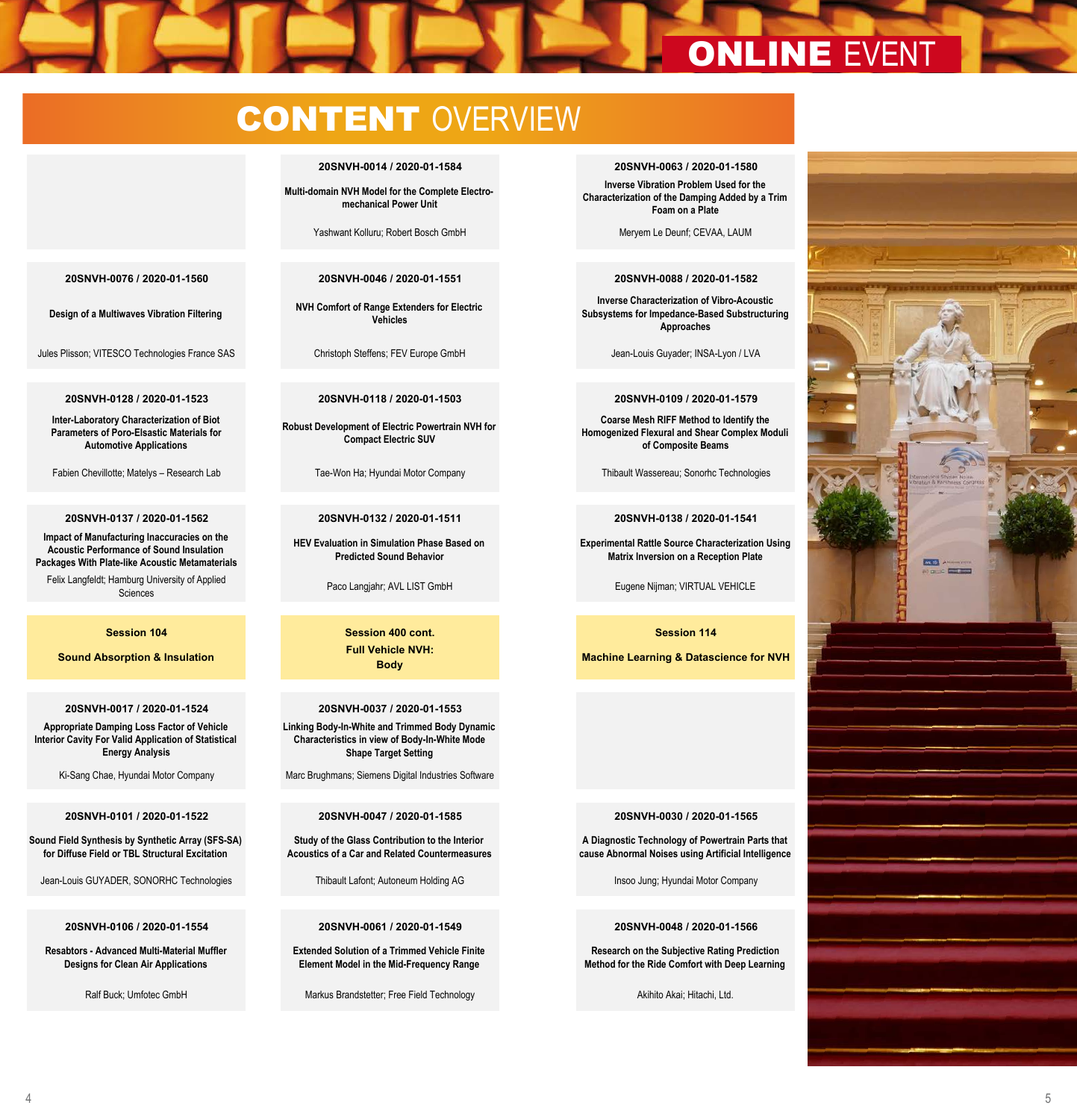# Ralf Buck; Umfotec GmbH Markus Brandstetter; Free Field Technology Akihito Akai; Hitachi, Ltd. **20SNVH-0106 / 2020-01-1554 20SNVH-0061 / 2020-01-1549 17:00 20SNVH-0048 / 2020-01-1566** ONLINE EVENT

## **20SNVH-0126 / 2020-01-1525 20SNVH-0066 / 2020-01-1576 17:20 20SNVH-0072 / 2020-01-1564 from Component Learning for Vibro-Acoustic Design Markus Brandstetter; Free Field Technology Akihitachi, Ltd. CONTENT OVERVIEW**

## **20SNVH-0126 / 2020-01-1525 20SNVH-0066 / 2020-01-1576 17:20 20SNVH-0072 / 2020-01-1564**

**Designs for Clean Air Applications**

**Resabtors - Advanced Multi-Material Muffler Designs for Clean Air Applications**

**Using Statistical Energy Analysis to Optimize Sound Package for Realistic Load Cases**

**Joseph Venor; ESI UK Ltd** 

## 20SNVH-0140 / 2020-01-1528 Co. Denis Blanchet; dBVibroAcoustics Mehdi Mehrgou; AVL LIST GmbH **20SNVH-0140 / 2020-01-1528 20SNVH-0116 / 2020-01-1527 17:40 20SNVH-0131 / 2020-01-1501**

**Optimization of Vehicle Damping Sheets Position Based on Energy Calculation**

Zhiwen Wang; Beijing Automotive Technology Center

**Powertrain, Transmission & Drivetrain** 

**Analytical Rotordynamic Study of a High-Speed Powertrain, Transmission & Drivetrain Gear Transmission System for Race Applications**

## **Analytical Rotordynamic Study of a High-Speed Gear Transmission System for Race Applications**

**Analytical prediction of acoustic emissions from turbocharger bearings**

## **Analytical prediction of acoustic emissions from turbocharger bearings**

**Numerical Analysis of the Influences of Wear on the Vibrations of Power Units**

## **Numerical Analysis of the Influences of Wear on the**

**Fault Diagnosis of an Engine through Analyzing Vibration Signals on the Block**

## **Session 100 cont.**

**Mather Prowertrain, Transmission & Drivetrain** 

**The in-Depth PHEV Driveline Torsional Vibration induced vehicle NVH response Study by Integrated CAE/Testing Methodology**

**Element Model in the Mid-Frequency Range**

**Extended Solution of a Trimmed Vehicle Finite Element Model in the Mid-Frequency Range**

Jean-Louis GUYADER, SONORHC Technologies Thibault Lafont; Autoneum Holding AG Insoo Jung; Hyundai Motor Company

**Innovative Acoustic Material Concept Integration Into Vehicle Design Process**

**Denis Blanchet: dBVibroAcoustics** 

**Session 100 Session 107 CONSIDERED IN Session 124 CONSIDERED IN Structured Session 124 Noise & Vibration Quality and Perception, Sound Design** 

**Effective Method for Active Sound Designg Sound Design** 

**20SNVH-0081 / 2020-01-1504 20SNVH-0105 / 2020-01-1552 08:50 20SNVH-0025 / 2020-01-1571 Effective Method for Active Sound Designg Asian Consumers Challenging the NVH Performance of European Cars – Implications on**  turbocharger bearings **Exercise Computer Computer Computer Computer** The Product Development in the 2020ies **Computer Computer Computer Computer Computer** Computer Computer Computer Computer Computer Computer Computer Comp

Nader Dolatabadi; Loughborough University Christoph Fankhauser, MAGNA STEYR Automotive Marinus Luegmair; BMW AG

**3D Audio Reproduction via Headrest equipped with the Product Development in the 2020ies** المواجهة المستقدم المستقدم المستقدم المستقدم المستقدم المستقدم المستقدم المستقدم المستقدم المستقدم المستقدم المس<br>المستقدم المستقدم المستقدم المستقدم المستقدم المستقدم المستقدم المستقدم المستقدم المستقدم المستقدم المستقدم **Design Criteria Performance of European Cars – Implications on** 

**20SNVH-0032 / 2020-01-1568 20SNVH-0119 / 2020-01-1546 09:30 20SNVH-0108 / 2020-01-1583 3D Audio Reproduction via Headrest equipped with Loudspeakers – Investigations on Acoustical Real-Time Capable Wind and Rolling Noise** Synthesis for a More Realistic Vehicle Simulator **Control Control Construction** Computational Vibroacoustics Synthesis for a More Realistic Vehicle Simulator **Annual Construction** Computational Vibroacoustics **Experience**

Jaemin Jin; Hyundai Motor Group Julian Koch; Institute of Electronic Music & Acoustic Justin Reyes; Groupe PSA

**Session 100 cont.**<br> **Multi-Frequency Model Reduction for Uncertainty and Session 107 cont.**<br> **Multi-Frequency Model Reduction for Augustics of Augustics of Augustics of Augustics of Augustics of Augustics of Augustics of Noise & Vibration Quality and Perception, Sound Design** Jaemin Jin; Hyundai Motor Group Julian Koch; Institute of Electronic Music & Acoustic Justin Reyes; Groupe PSA **Real-Time Capable Session 107 cont.** 

## **20SNVH-0011 / 2020-01-1507 20SNVH-0049 / 2020-01-1548 10:10 20SNVH-0016 / 2020-01-1577 Session 100 cont. Session 107 cont. 10:10 Structured Session 124 cont.**

**Measurement of the Biodynamic Response of the Hand-Arm System and Study of its Influence on the Vibrational Response of the Steering Wheel**

## Joseph Venor; ESI UK Ltd Walid Belgacem; Université de Sherbrooke Dimitrios Ernst Tsokaktsidis; Techn. University Munich 20SNVH-0072 / 2020-01-1564

**Method for the Ride Comfort with Deep Learning**

**Research on the Subjective Rating Prediction Method for the Ride Comfort with Deep Learning**

**20SNVH-0140 / 2020-01-1528 20SNVH-0116 / 2020-01-1527 17:40 20SNVH-0131 / 2020-01-1501 Time Domain Full Vehicle Interior Noise Calculation from Component Level Data by Machine Learning Power Input Mapping for Vibro-Acoustic Design**

**Advanced Mercedes-Benz AG Innovative Acoustic Material Concept Integration**  Joseph Venor; ESI UK Ltd Walid Belgacem; Université de Sherbrooke Dimitrios Ernst Tsokaktsidis; Techn. University Munich

**Advanced CAE Methods for NVH Development of High Speed Electric Axle**

Mehdi Mehrgou; AVL LIST GmbH

**Modelling Techniques & Virtual Prototyping**  *congress room no 1 congress room no 2 congress room no 3*

## **20SNVH-0005 / 2020-01-1502 20SNVH-0045 / 2020-01-1539 08:30 20SNVH-0023 / 2020-01-1574 Session 100 Session 107 08:30 Structured Session 124**

**A Bridging Technology to Combine Test and Simulation With In-Situ TPA**

Brett Friskney, Loughborough Univ. **Channel Matthias Wegerhoff; Head acoustics GmbH** Matthias Wegerhoff; Head acoustics GmbH

## **A Bridging Technology to Combine Test and Simulation With In-Situ TPA**

**Challenges in Vibroacoustic Vehicle Body Simulation Including Uncertainties**

**20SNVH-0081 / 2020-01-1504 20SNVH-0105 / 2020-01-1552 08:50 20SNVH-0025 / 2020-01-1571**

## **20SNVH-0015 / 2020-01-1506 20SNVH-0107 / 2020-01-1567 09:10 20SNVH-0124 / 2020-01-1572 Challenges in Vibroacoustic Vehicle Body Simulation Including UncertaintiesUncertainty Quantification in Vibroacoustic Analysis of a Vehicle Body Using Generalized Polynomial Chaos Expansion**

Yashwant Kolluru; Robert Bosch GmbH Manuel Brandner; Umfotec Johannes Schmid; Technical University Munich

## **Uncertainty Quantification in Vibroacoustic Analysis of a Vehicle Body Using Generalized**

**Multi-Frequency Model Reduction for Uncertainty Quantification in Computational Vibroacoustics of Automobiles**

**Modelling Techn. & Virtual Prototyping** 

**Squeak Noise Prediction of a Door Trim Panel Using Harmonic Balance Method** 

Qian Zhao; BAIC Motor corporation.Ltd. Computer of the Laroche; PSA Group, INSA Lyon Computer of the Lukas Utzig; Technical University Munich and BMW

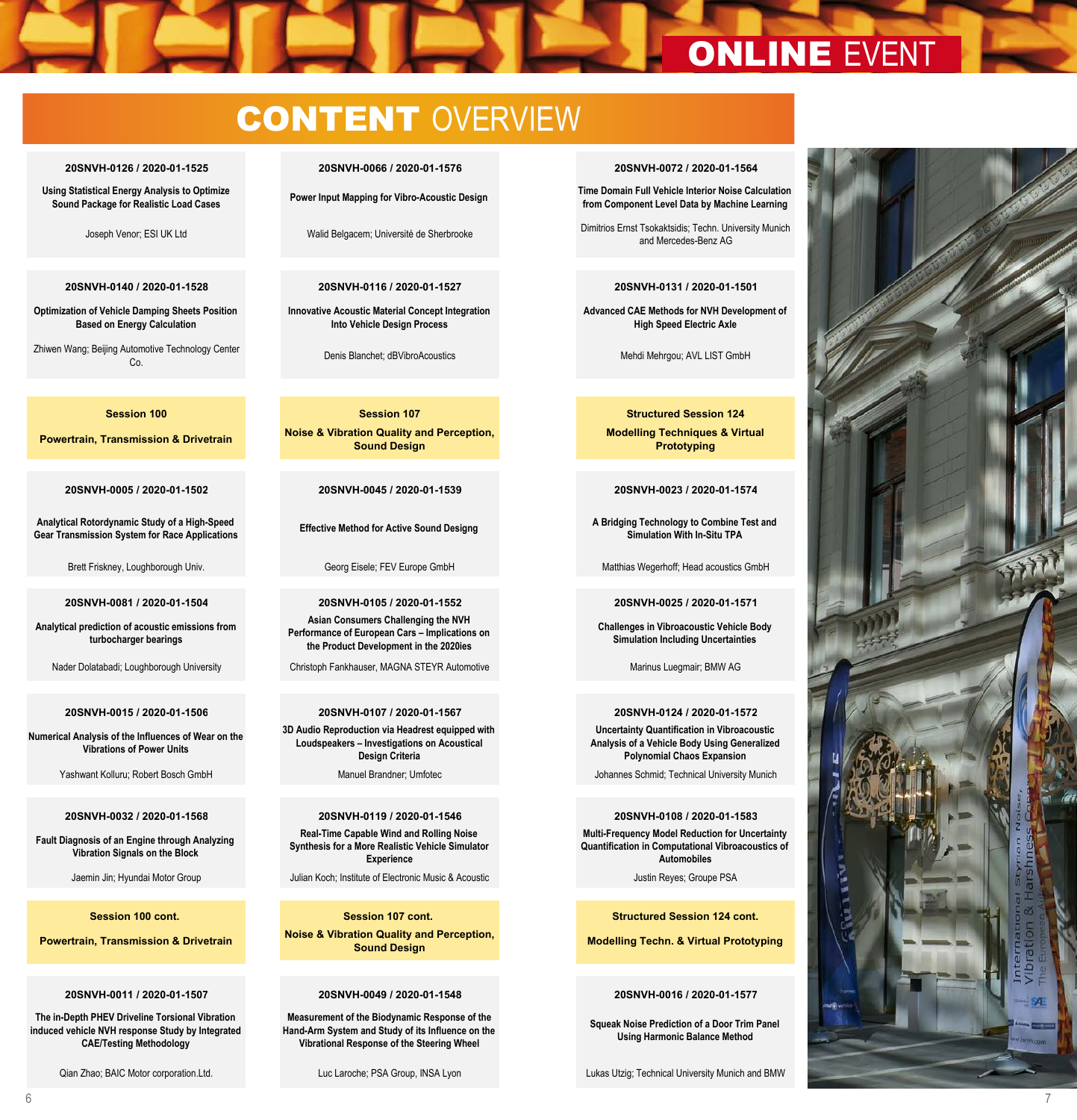# **20SNVH-0011 / 2020-01-1507**

## **CONTENT** OVERVIEW **Vibrational Response of the Steering Wheel**

**The in-Depth PHEV Driveline Torsional Vibration CAE/Testing Methodology**

**Powertrain, Transmission & Drivetrain**

**Characterisation of Brake Creep Groan Vibrations**

## **20SNVH-0062 / 2020-01-1578 20SNVH-0079 / 2020-01-1543 10:50 20SNVH-0057 / 2020-01-1531**

**Root Cause Analysis and Structural Optimization of E-Drive Transmission**

**On the Effect of Clutch Dynamic Properties on Noise, Vibration and Harshness Phenomena**

**On Prediction of Automotive Clutch Torsional Vibrations**

## **20SNVH-0039 / 2020-01-1505 20SNVH-0050 / 2020-01-1547 10:30 20SNVH-0054 / 2020-01-1558 Direction Specific Analysis of Psychoacoustics**

**Measurement of the Biodynamic Response of the** 

**Sound Design**

**Parameters Inside Car Cockpits: a Novel Tool for NVH and Sound Quality**

**Suggestive Sound Design – How to use Active Interior Sound Design to improve traffic safety**

Borislav Klarin, AVL-AST **Manuel Petersen;** IPER History Continental SCR Alina Lysak; Continental SCR Manuel Petersen; IPEK - Institute of Product Engineering

**Estimation of interior sound quality in BEVs regarding measurements on the NVH-Chassis-Dynamometer: focusing on tonal components**

**Assessment of Squeak and Rattle Noise of a Car Seat Using 3D Sound Intensity Measurements**

Theofilos Gkinis, Loughborough University Daniel Fernandez Comesana; Microflown Technologies Vlad Somesan; BMW Group

# **Finite Element Model Reduction Applied to**

**Using Harmonic Balance Method** 

**Modelling Techn. & Virtual Prototyping** 

**Nonlinear Impact Simulation for Squeak and Rattle Prediction**

Peter Fischer; Graz University of Technology Daniel Pinardi, University of Parma Mohsen Bayani Khaknejad; Volvo Car Corporation

**NVH Optimization Methods Applied to e-Motors**

## **20SNVH-0028 / 2020-01-1510 20SNVH-0097 / 2020-01-1542 11:10 20SNVH-0027 / 2020-01-1500**

**Simulation Process for the Acoustical Excitation of DC-Link Film Capacitors in Highly Integrated Electrical Drivetrains**

Ilias Minas; Loughborough University Daniel Schecker; AVL Deutschland GmbH Maximilian Herrnberger; BMW Group

## **20SNVH-0084 / 2020-01-1508 20SNVH-0134 / 2020-01-1557 20SNVH-0115 / 2020-01-1573**

**Efficient Modeling and Simulation of the Transverse Isotropic Stiffness and Damping Properties of Laminate Structures using the Finite Element Method** 



**Keynotes:**

**Thomas Antoine**  Renault Nissan Mitsubishi Alliance



## Prof. **John Mottershead**

The University of Liverpool **Active Vibration Control based on Modal Test Data**



Prof. **Kon-Well Wang**  University of Michigan **Learning from Nature – Adaptive Metastructures for NVH**

We're glad you're joining us for our ISNVH 2020 online - the corona edition!

And above all - take care & stay healthy!